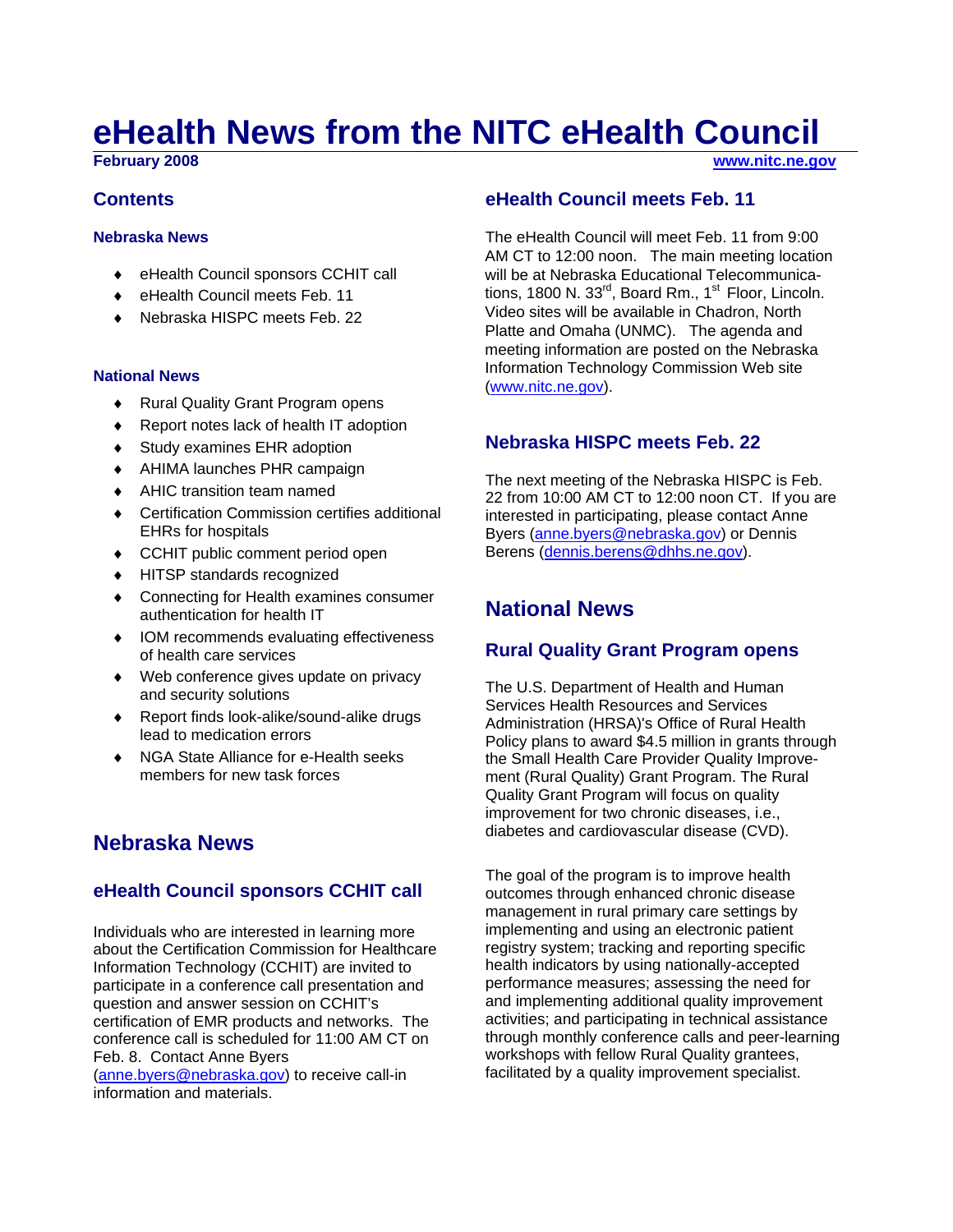The program will provide up to \$75,000 in annual funding for fiscal years 2008 and 2009. The deadline for a letter of intent is Feb. 8. The application deadline is March 20. For details, see <http://ruralhealth.hrsa.gov/funding/SHCPQI.asp> .

## **Report notes lack of health IT adoption**

In order to assess progress in health IT adoption, the California Health Care Foundation interviewed nearly two dozen government and business leaders. The report, "Gauging the Progress of the National Health Information Technology Initiative: Perspectives from the Field" is available at <http://www.chcf.org/topics/view.cfm?itemid=133553>

The report includes the following findings:

- ♦ The President's HIT adoption agenda has raised consciousness about HIT and EHRs. Beyond the laying of a conceptual foundation, however, there is as yet no measurable increase in HIT or EHR adoption.
- ♦ The four cornerstones of the federal health IT strategy (harmonizing health IT standards, certifying health IT products; addressing privacy and security; and developing a national health information network) are of more symbolic value than strategic value, with pilot projects failing to evoke a coherent vision.
- Though it represents a worthy goal, the National Health Information Network is impractical and cannot be implemented.
- ♦ Creating HIT interoperability standards is a slow process and implementing them is difficult.
- ♦ Certification of EHRs, which was expected to be the hardest step, has turned out to be the easiest.
- State and federal health privacy laws need to be harmonized, possibly requiring a new federal standard that balances ensuring privacy and easing data portability.
- The federal government should exert more influence as a purchaser in encouraging adoption of HIT.
- Smaller physician practices lag behind larger providers and payers in making HIT investments, given that cost remains a significant impediment.
- The lack of a standard business model and shifting levels of leadership at the state level mean that data exchanges and regional health information organizations must evolve within new and uncertain frontiers.
- Despite exceptionally strong bipartisan support, Congress has yet to produce enabling legislation.
- The national coordinator should be drumming for more federal involvement, more federal funding and economic incentives, and more federal guidance in developing standards that protect privacy.
- The goal of most Americans having electronic health records by 2014 would be achievable with the right purchasing incentives and regulatory conditions in place. However, this has yet to occur.

## **Study examines EHR adoption**

Researchers from the Institute for Health Policy at Massachusetts General Hospital, the Harvard School of Public Health, George Washington University and RTI are studying physician adoption of EHRs. The preliminary survey [results](http://www.hhs.gov/healthit/documents/m20080115/04-blumenthal.html) were presented to the American Health Information Community in January.

The preliminary results indicated that 14% of physicians have minimally functional EHRs and 4% have functional EHRs. Lack of capital and difficulty in finding a system to meet needs were the barriers most often reported. Approximately 80 percent of respondents indicated that additional payments for the use of EHRs and monetary incentives for purchase would have an impact on EHR adoption.

The preliminary survey results are available at [http://www.hhs.gov/healthit/documents/m200801](http://www.hhs.gov/healthit/documents/m20080115/04-blumenthal.html) [15/04-blumenthal.html.](http://www.hhs.gov/healthit/documents/m20080115/04-blumenthal.html)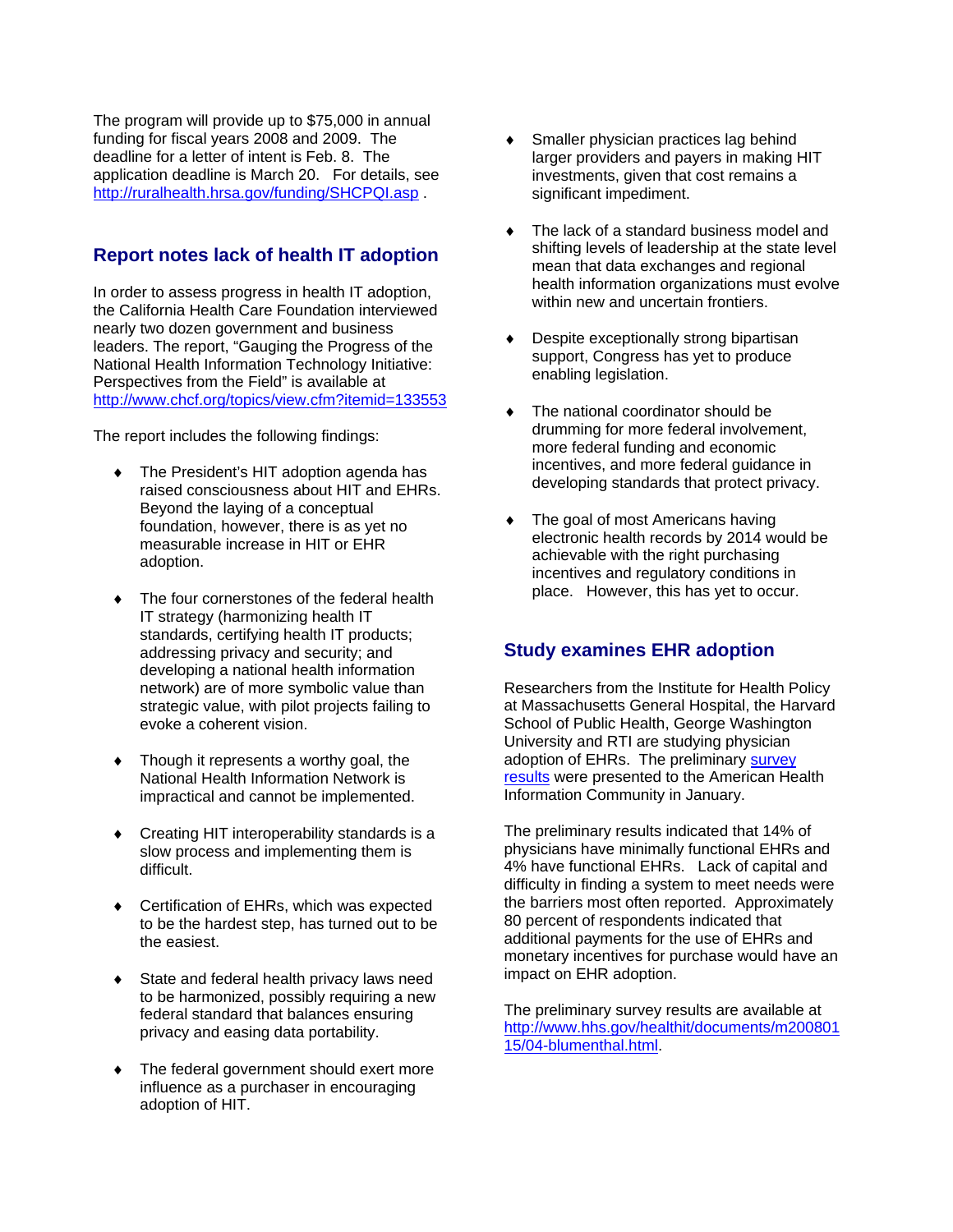#### **AHIMA launches PHR campaign**

The American Health Information Management Association (AHIMA) has launched the "It's HI Time, America!" campaign to heighten awareness and educate healthcare consumers on the importance of improving the management of their health information by developing personal health records (PHR).

This campaign encourages Americans especially caregivers, maturing adults, parents raising children and individuals managing chronic conditions—to create and maintain comprehensive PHRs that contain the information needed to make important medical decisions.

AHIMA is using various elements to raise consumer awareness about the collection and organization of personal health records. The [myPHR.com](http://www.myphr.com/) web site has new features and improved, streamlined resources designed to more effectively engage visitors interested either in learning more about PHRs or creating a PHR for themselves or for a loved one.

There will be national radio and television [public](http://www.myphr.com/)  [service announcements](http://www.myphr.com/) (PSAs) featuring veteran network television personality John Walsh, himself a survivor of a serious back injury. A [documentary](http://www.myphr.com/) with real-life stories is also available to help healthcare consumers relate to the every-day necessity of managing their own PHRs.

#### **AHIC transition team named**

Secretary Michael O. Leavitt announced at a meeting of the American Health Information Community (AHIC) on January 22, 2008, that LMI, teaming with the Brookings Institution, will lead the effort to design and establish AHIC 2.0. Funds of up to \$13 million will be available to the awardee over a two-year period. This award will consist of two phases with a full transition expected by late 2008.

#### **Certification Commission certifies additional EHRs for hospitals**

The Certification Commission for Healthcare Information Technology announced that three additional electronic health record (EHR) products designed for use in acute care hospitals have received CCHIT Inpatient EHR 2007 certification status, bringing the total number of certified inpatient products to nine, or an estimated 36 percent of inpatient EHR vendors. The Commission's focus for this first year of inpatient product testing is clinician order entry (often called CPOE or "Computerized Physician Order Entry") and medication administration capabilities (often called eMAR or "Electronic Medication Administration Record"), because this area has the lowest rate of adoption in hospitals but has been shown to offer the highest value for improvement of care.

The new CCHIT certified products are:

- [Cerner Millennium PowerChart 2007 by](http://www.cchit.org/choose/inpatient/2007/Cerner-Millennium-PowerChart.asp)  [Cerner Corporation](http://www.cchit.org/choose/inpatient/2007/Cerner-Millennium-PowerChart.asp)
- [Advanced Clinical Systems, MAGIC 5.6](http://www.cchit.org/choose/inpatient/2007/MEDITECH-Advanced-Clinical-Systems-MAGIC.asp)  [by MEDITECH](http://www.cchit.org/choose/inpatient/2007/MEDITECH-Advanced-Clinical-Systems-MAGIC.asp)
- [INVISION Clinicals Version 27.0 with](http://www.cchit.org/choose/inpatient/2007/Siemens-INVISION.asp)  [Siemens Pharmacy and Med](http://www.cchit.org/choose/inpatient/2007/Siemens-INVISION.asp)  [Administration Check \(MAK\), Version](http://www.cchit.org/choose/inpatient/2007/Siemens-INVISION.asp)  [24.0 by Siemens Medical Solutions](http://www.cchit.org/choose/inpatient/2007/Siemens-INVISION.asp)  [USA, Inc.](http://www.cchit.org/choose/inpatient/2007/Siemens-INVISION.asp) (pre-market conditional)

#### **CCHIT public comment period open**

On January 17, the Certification Commission published the second draft of its certification criteria and the first draft of its test scripts for the 2008 certification year. In order to continue to refine and improve the proposed criteria and test steps, the Certification Commission has opened a 30-day public comment period, closing February 16, 2008. The criteria are available for review and comment at

[http://cchit.org/participate/public-comment/.](http://cchit.org/participate/public-comment/)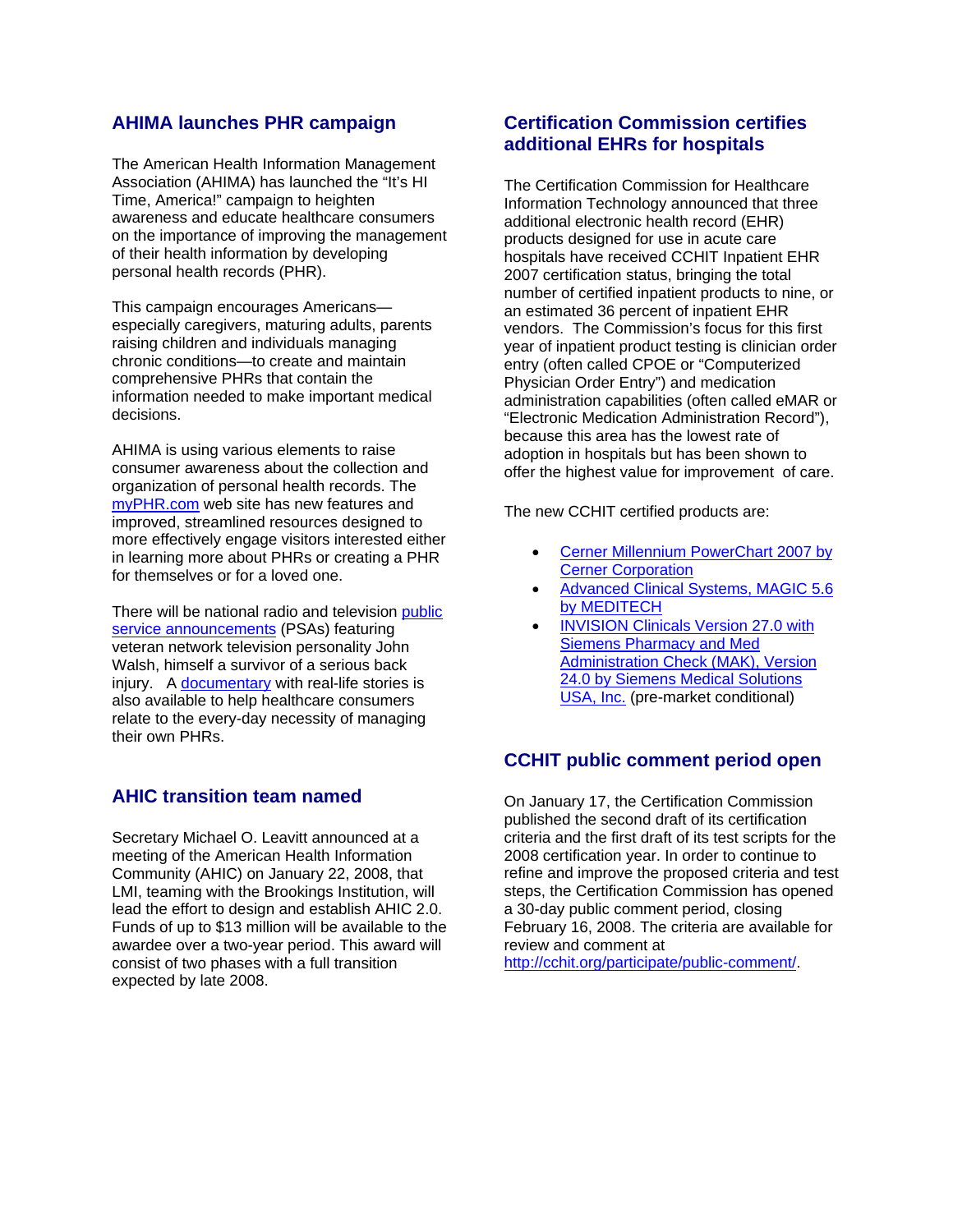#### **HITSP standards recognized**

HHS Secretary Michael Leavitt recognized the HITSP Interoperability Specifications (IS01, IS02, IS03) and related constructs. This was announced at the AHIC meeting on Jan. 22, 2008 and was posted in the Federal Register on Jan. 23, 2008.

Here is the link to the Federal Register item:

[http://a257.g.akamaitech.net/7/257/2422/01jan2](http://a257.g.akamaitech.net/7/257/2422/01jan20081800/edocket.access.gpo.gov/2008/08-234.htm) [0081800/edocket.access.gpo.gov/2008/08-](http://a257.g.akamaitech.net/7/257/2422/01jan20081800/edocket.access.gpo.gov/2008/08-234.htm) [234.htm](http://a257.g.akamaitech.net/7/257/2422/01jan20081800/edocket.access.gpo.gov/2008/08-234.htm)

Information on these standards and the value they have toward the EHR process may be located here:

<http://www.hhs.gov/healthit/standards/activities/>

#### **Connecting for Health examines consumer authentication for health IT**

The critical challenge of validating each person's identity online can be addressed through a mix of established and emerging techniques to help stimulate the growth of new electronic health services and personal health records, according to a new report released by Connecting for Health, a public-private collaborative group operated by the Markle Foundation.

To make rapid progress toward enabling consumers to access their personal health information accurately and securely, the group recommends widespread adoption of several common practices for managing the identities of online consumers. Reliable means of verifying and validating consumers' identities would significantly improve the ability of consumers to access and consolidate all of their electronic health information – such as test results, medication lists, treatment histories and other critical health information. The paper also recommends a federal commitment to research on the reliability of different forms of in-person and online identity management methods.

The report contains the recommendations of 38 health and technology leaders in health care, technology companies, government, consumer groups, and others. It is the latest addition to the Connecting for Health Common Framework – a set of policy and technical resources for private and secure electronic health information exchange.

The report recommends that in-person proofing checking government-issued identification documents in a face-to-face setting - continue to be one of the commonly used approaches, especially for organizations that lack an established relationship with the consumer. But it also encourages greater use of "knowledgebased authentication" - a set of methods that confirm a person's identity through an electronic dialogue about facts that only the proper user should know. The group also recommended new efforts at "bootstrapping," by allowing health care organizations to make use of confirmed identities managed by other reliable parties, such as financial institutions.

A copy of the full paper can be accessed at [http://www.connectingforhealth.org/commonfram](http://www.connectingforhealth.org/commonframework/docs/T7_consumer_authen.pdf) [ework/docs/T7\\_consumer\\_authen.pdf](http://www.connectingforhealth.org/commonframework/docs/T7_consumer_authen.pdf) .

## **IOM recommends evaluating effectiveness of health care services**

Solutions to some of the nation's most pressing health problems hinge on the ability to identify which diagnostic, treatment, and prevention services work best for various patients and circumstances. Spending on ineffective care contributes to rising health costs and insurance premiums. Variations in how health care providers treat the same conditions reflect uncertainty and disagreement about what the standards for clinical practice should be. Patients and insurers cannot always be confident that health professionals are delivering the most effective care.

A new report from the Institute of Medicine offers a blueprint for a national program to assess the effectiveness of clinical services and to provide credible, unbiased information about what really works in health care. The report recommends that Congress direct the U.S. Department of Health and Human Services to establish a program with the authority, expertise, and resources necessary to set priorities for evaluating clinical services and to conduct systematic reviews of the evidence. This program would also be responsible for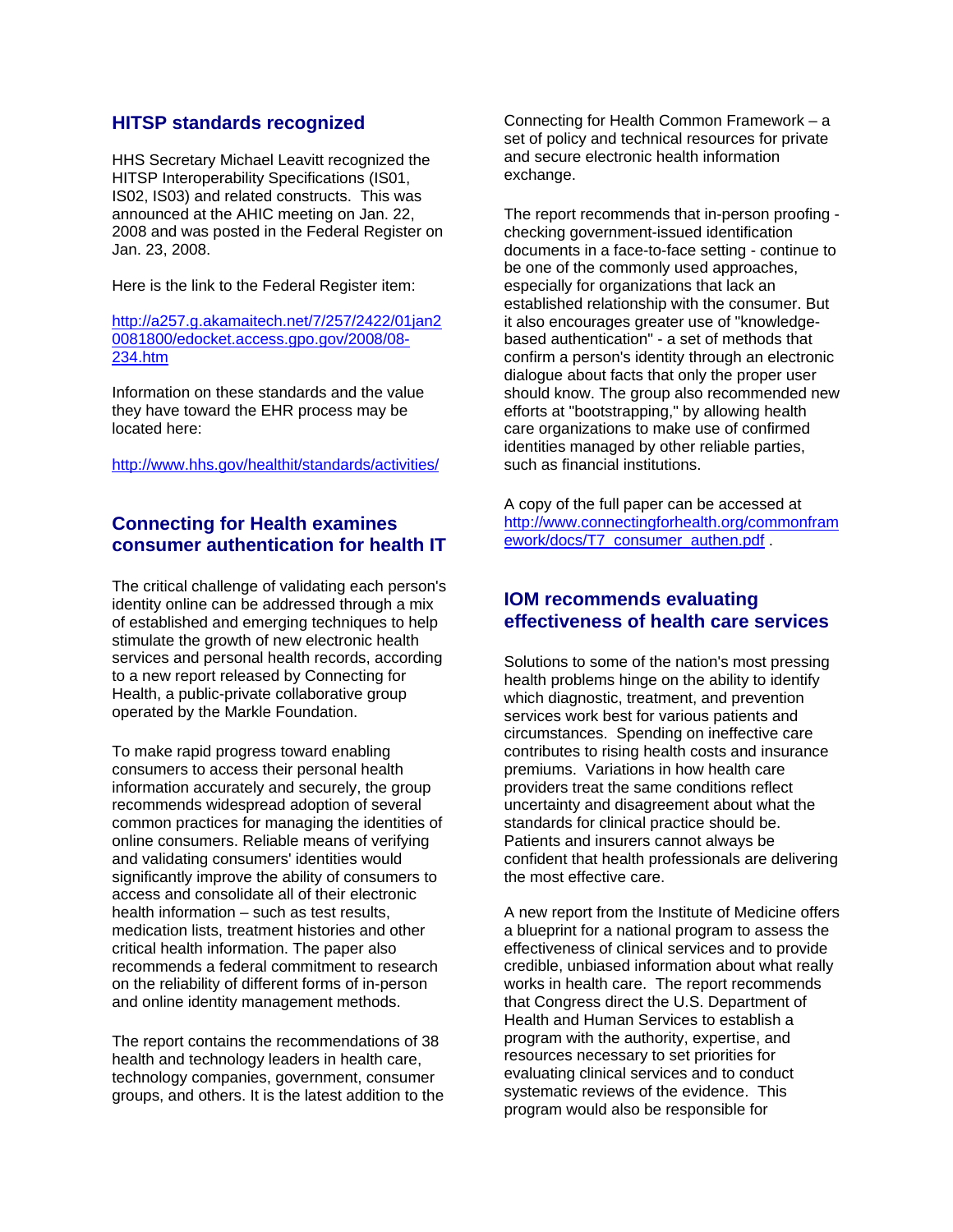developing and promoting rigorous standards for clinical practice guidelines, which could help minimize the use of questionable services and target services to the patients most likely to benefit, said the committee that wrote the report.

Copies of [Knowing What Works in Health Care:](http://www.nap.edu/catalog.php?record_id=12038)  [A Roadmap for the Nation](http://www.nap.edu/catalog.php?record_id=12038) are available from the National Academies Press; tel. 202-334-3313 or 1-800-624-6242 or at [http://www.nap.edu](http://www.nap.edu/) or [http://national-academies.org](http://national-academies.org/) .

#### **Web conference gives update on privacy and security solutions**

Hear a report on the progress of the Health Information Security and Privacy Collaborative (HISPC) on Feb. 21, 2008 from 12:00 noon CT to 1:30 pm CT. This teleconference will describe the project's impact on reducing variations among states around privacy and security practices, policies and state laws focusing on the Phase II work (conducted June to December 2007), and on key issues identified by the state teams as focus areas for the future. In addition, leaders of two multi-state work groups—on consumer engagement and education and harmonizing state privacy law will discuss the focus of their collaborative work. The initiative is funded by the Agency for Healthcare Research and Quality (AHRQ) and the Office of the National Coordinator for Health Information Technology (ONC).

The web conference is free and open to the public, but space is extremely limited, so register today. To register for the Web conference, visit <https://nrc.webex.com/nrc/onstage/g.php?t=a&d=577670454>

#### **Report finds look-alike/sound-alike drugs lead to medication errors**

The 8<sup>th</sup> annual national MEDMARX® Data Report released by the U.S. Pharmacopeia (USP) revealed that more than 1,400 commonly used drugs are involved in errors linked to drug names that look alike or sound alike. According to findings in the MEDMARX report, 1.4% of the errors resulted in patient harm, including seven errors that may have caused or contributed to patient deaths. However, due to widespread underreporting of incidents, the study's authors

believe that the number of adverse events resulting from look-alike/sound-alike errors is actually understated.

For this year's report, USP reviewed more than 26,000 records submitted to the MEDMARX database from 2003 to 2006. These records revealed that 1,470 different drugs are implicated in medication errors due to brand and/or generic names that looked or sounded alike. From this data, USP compiled a list of 3,170 pairs of names that look and/or sound alike. This result is nearly double the 1,750 pairs that were identified in USP's previous report on this topic in 2004.

In response to the findings, USP is calling on prescribers and pharmacists to include an "indication for use" on prescriptions. Indication for use is a phrase that signals why the patient is taking the drug (e.g. cough, infection, rash). To prevent medication errors, USP recommends that this powerful piece of information be conveyed at several points along the health care continuum. Additionally, prescribers should use trustworthy decision-support tools to help ensure accuracy. More information on the report is available at [http://www.usp.org/.](http://www.usp.org/)

#### **NGA State Alliance for e-Health seeks members for new task forces**

Following the completion of its inaugural year, the State Alliance will form two new taskforces, the Taskforce on Privacy, Security and Health Care Practice Issues and the Taskforce on States' Roles in Electronic Health Information Exchange.

Taskforce members are required to attend inperson taskforce meetings, most of which will be in Washington, D.C. At least two taskforce meetings are tentatively scheduled for April and June 2008. Appropriate travel and accommodations expenses shall be reimbursed by the National Governors Association. Taskforce members also will be expected to participate in conference calls in addition to attendance at in-person meetings.

**Taskforce on Privacy, Security and Health Care Practice Issues.** The National Governors Association is seeking nominations for membership on a taskforce of the State Alliance